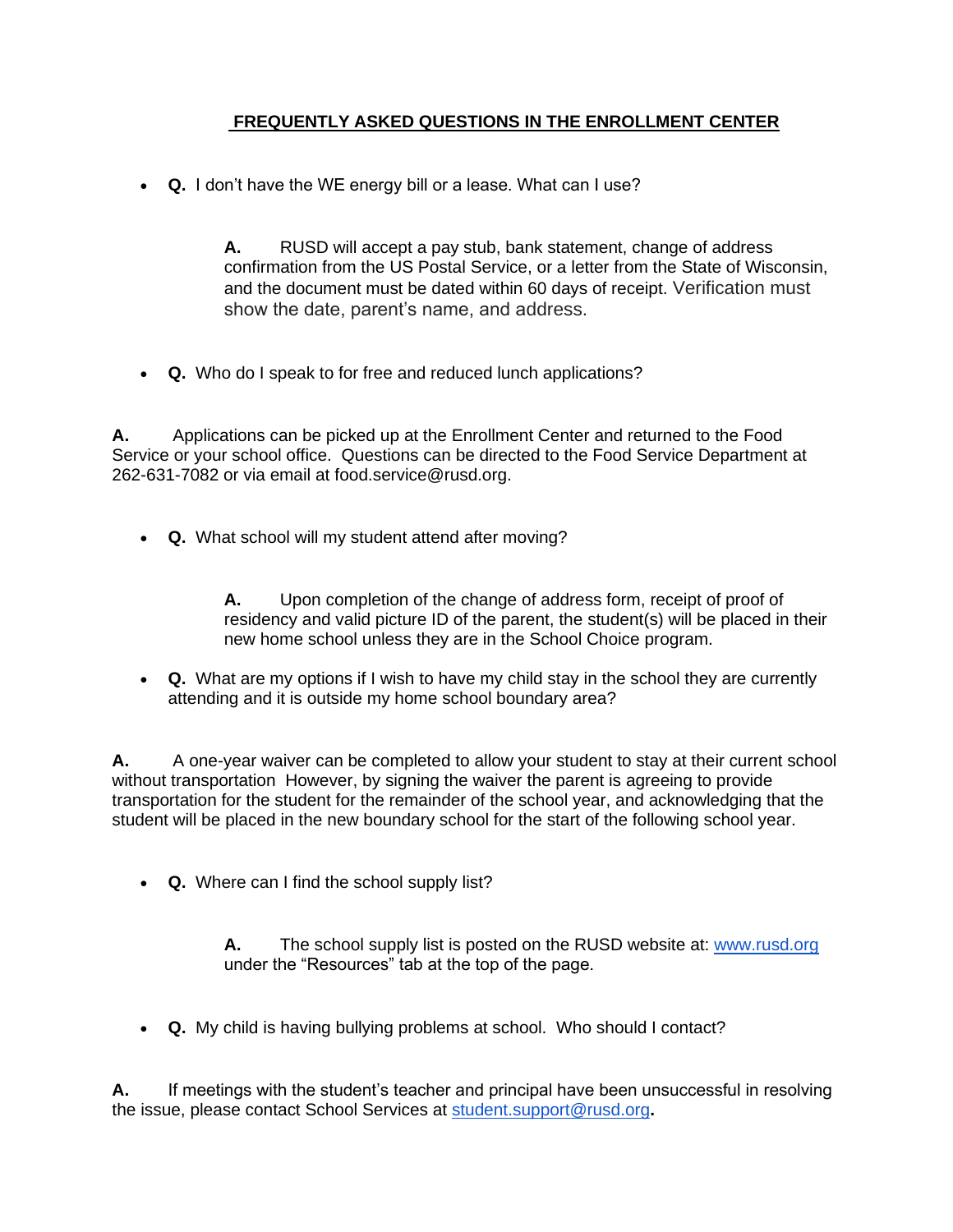• **Q.** I am living with a family member or friend and don't have proof of address. How do I enroll my child at RUSD?

**A.** Please contact our Families in Transition Coordinator, Kaylee Cutler, at [kaylee.cutler@rusd.org.](mailto:kaylee.cutler@rusd.org)

• **Q.** I need a letter to show my student is enrolled at RUSD and where they are attending. Who do I contact?

**A.** You can pick up a print out of your student's enrollment status at your school or by stopping at the Enrollment Center at 3109 Mt. Pleasant St., Racine, WI. Contact student service with any questions at student.support@rusd.org.

• **Q.** How do I register for School Choice?

**A.** December 1st through January 15th (window is typically open) - is effective for the following school year. RUSD will run an advertisement campaign to notify parents of the dates when we are accepting enrollments for My School My Choice.

**Q.** Why haven't I been notified about my School Choice request/application?

**A.** All parents/guardians are notified via email, postal mail, and on the Parent Portal only if the student was chosen. Please check those sources starting at the end of March.

• **Q.** When do I need to register my child for 3-PCOC/K4?

**A.** We typically start enrollment for the 3-PCOC and K4 programs in the same window as "My School My Choice " - December 1st - January 15th. And then it will be closed for a few weeks and reopen in the middle of March. For instance, enrollment for those programs opened on March 15, 2020 for the 2020/2021 school year. Or contact [earlylearning@rusd.org](mailto:earlylearning@rusd.org) with your questions and concerns. .

**Q.** Do I need to register my child for next year if he or she attended 3-PCOC this year?